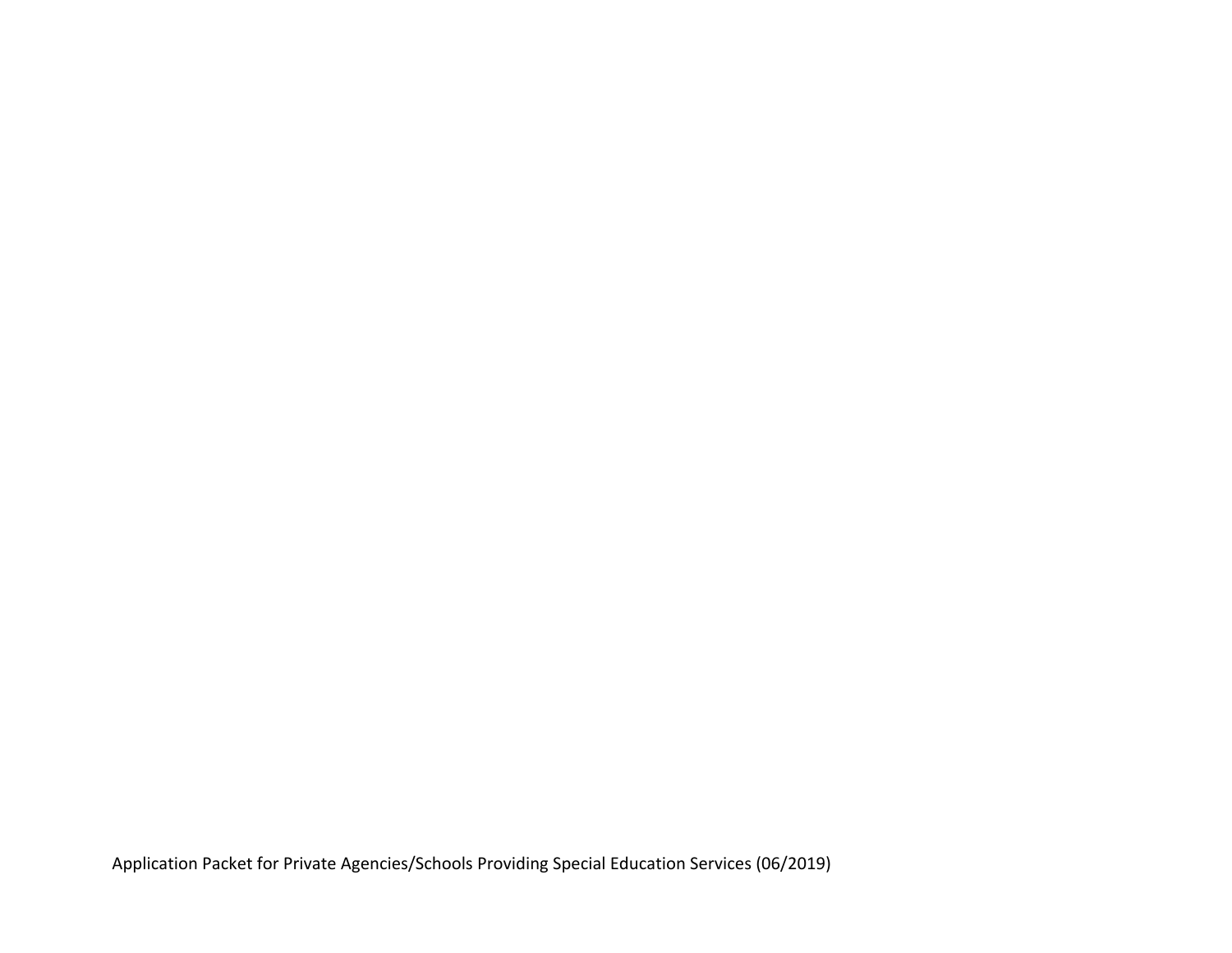#### **GENERAL INFORMATION**

| <b>Agency/School Name</b> | <b>Telephone</b> |
|---------------------------|------------------|
|                           |                  |
| <b>Address</b>            | Email            |
|                           |                  |
| City/State/Zip            | Fax              |
|                           |                  |
|                           |                  |

| <b>Contact Person</b>                                                             |
|-----------------------------------------------------------------------------------|
| <b>Chief Administrator</b>                                                        |
| pplication<br>Date Submitted:<br>lal                                              |
| Please return this application to:                                                |
| Leah Voorhies, Assistant Superintendent of Student Support                        |
| Utah State Board of Education<br>PO Box 144200<br>Salt Lake City, Utah 84114-4200 |
| $(801)$ 538-7500                                                                  |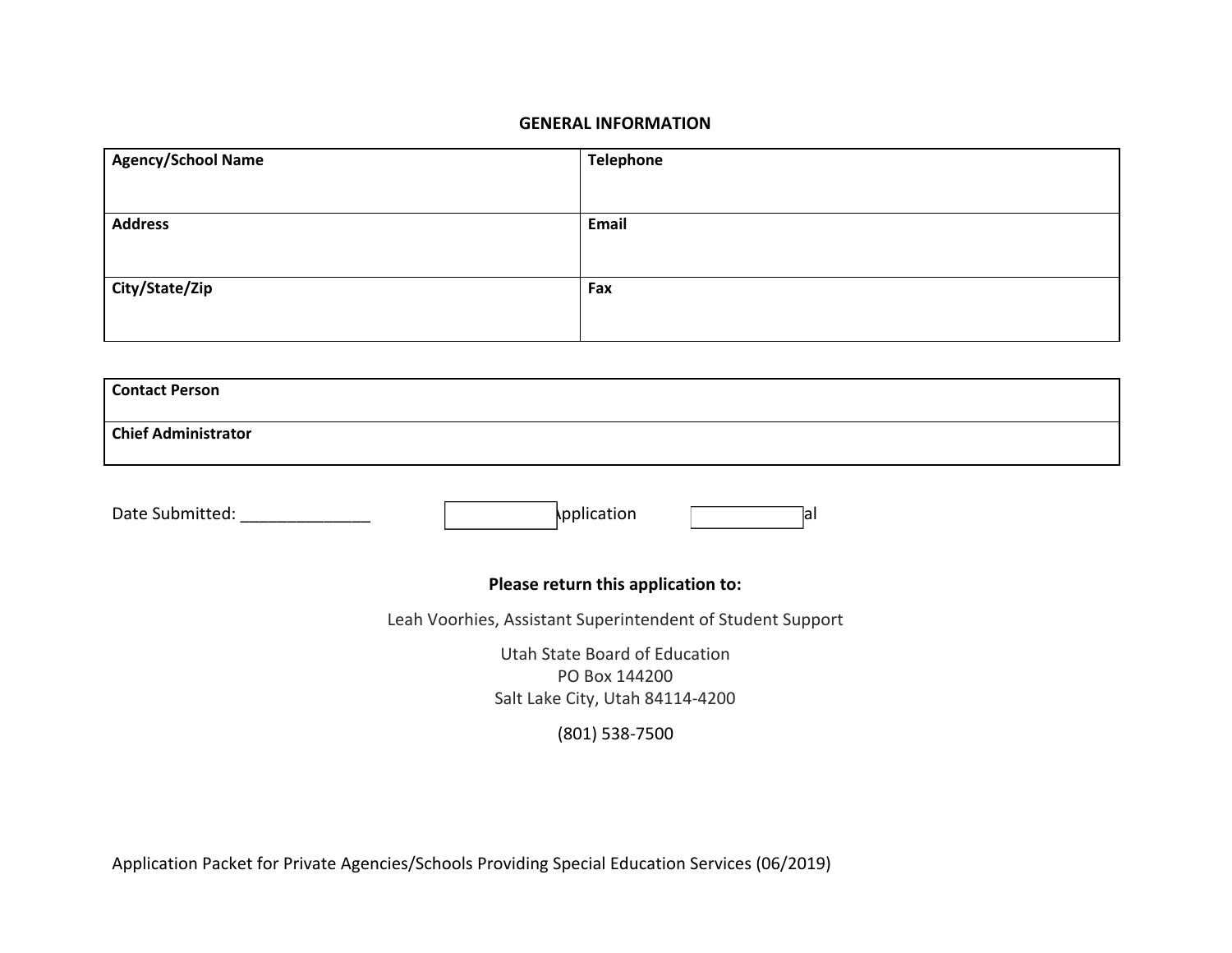**NOTE: The approval of a special education program in a private agency/school does not guarantee that the private agency/school will be contracted for services by another state or a local school district or charter school.**

#### **ORGANIZATIONAL INFORMATION**

**Organizational Structure** (check all that apply)

| Day School           | <b>Religiously Affiliated</b>     |
|----------------------|-----------------------------------|
| Developmental Center | Residential                       |
| Hospital             | <b>Vocational Training Center</b> |
| Preschool/Child Care | Other (list)                      |

#### **Disability Services Provided**

| Autism                              | <b>Intellectual Disability</b>      |
|-------------------------------------|-------------------------------------|
| <b>Blindness</b>                    | <b>Multiple Disabilities</b>        |
| <b>Deafness</b>                     | Orthopedic Impairment               |
| Developmental Delay (ages 3-8 only) | <b>Specific Learning Disability</b> |
| <b>Emotional Disturbance</b>        | Speech/Language Impairment          |
| Other Health Impairment             | Traumatic Brain Injury              |
| Hearing Impairment/Deafness         | Visual Impairment/Blindness         |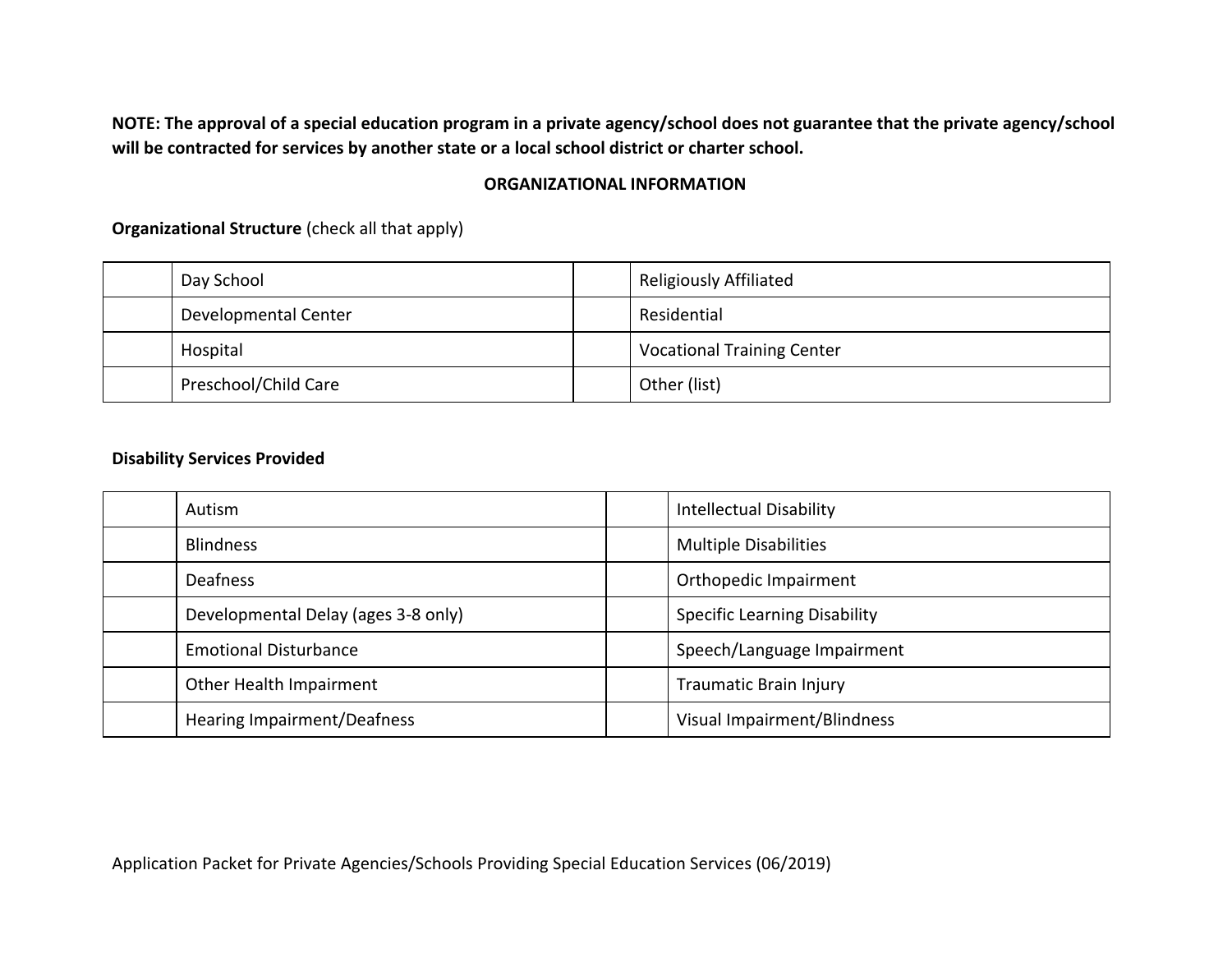#### **Number of Students Currently Enrolled by Age**

|                     | $3 - 5$ | $6 - 12$ | $13 - 17$ | $18 - 21$ |
|---------------------|---------|----------|-----------|-----------|
| Students with       |         |          |           |           |
| <b>Disabilities</b> |         |          |           |           |
| Students without    |         |          |           |           |
| <b>Disabilities</b> |         |          |           |           |
| Total               |         |          |           |           |

#### **Related Services Available** (check all that apply)

| <b>Assistive Technology Services</b> | <b>Orientation and Mobility Services</b> |
|--------------------------------------|------------------------------------------|
| <b>Behavior Intervention</b>         | Physical Therapy                         |
| Counseling                           | <b>Psychological Services</b>            |
| <b>Family Support Services</b>       | <b>Recreational Therapy</b>              |
| <b>Hearing Services</b>              | <b>Rehabilitation Counseling</b>         |
| Independent Living Skills            | Social Work                              |
| Language Therapy                     | Speech Therapy                           |
| Medical/Health Services              | Transportation                           |
| <b>Occupational Therapy</b>          | <b>Vision Services</b>                   |
| Other:                               | <b>Vocational/Career Development</b>     |

#### **Program Information**

Briefly describe any program/service characteristics not covered above.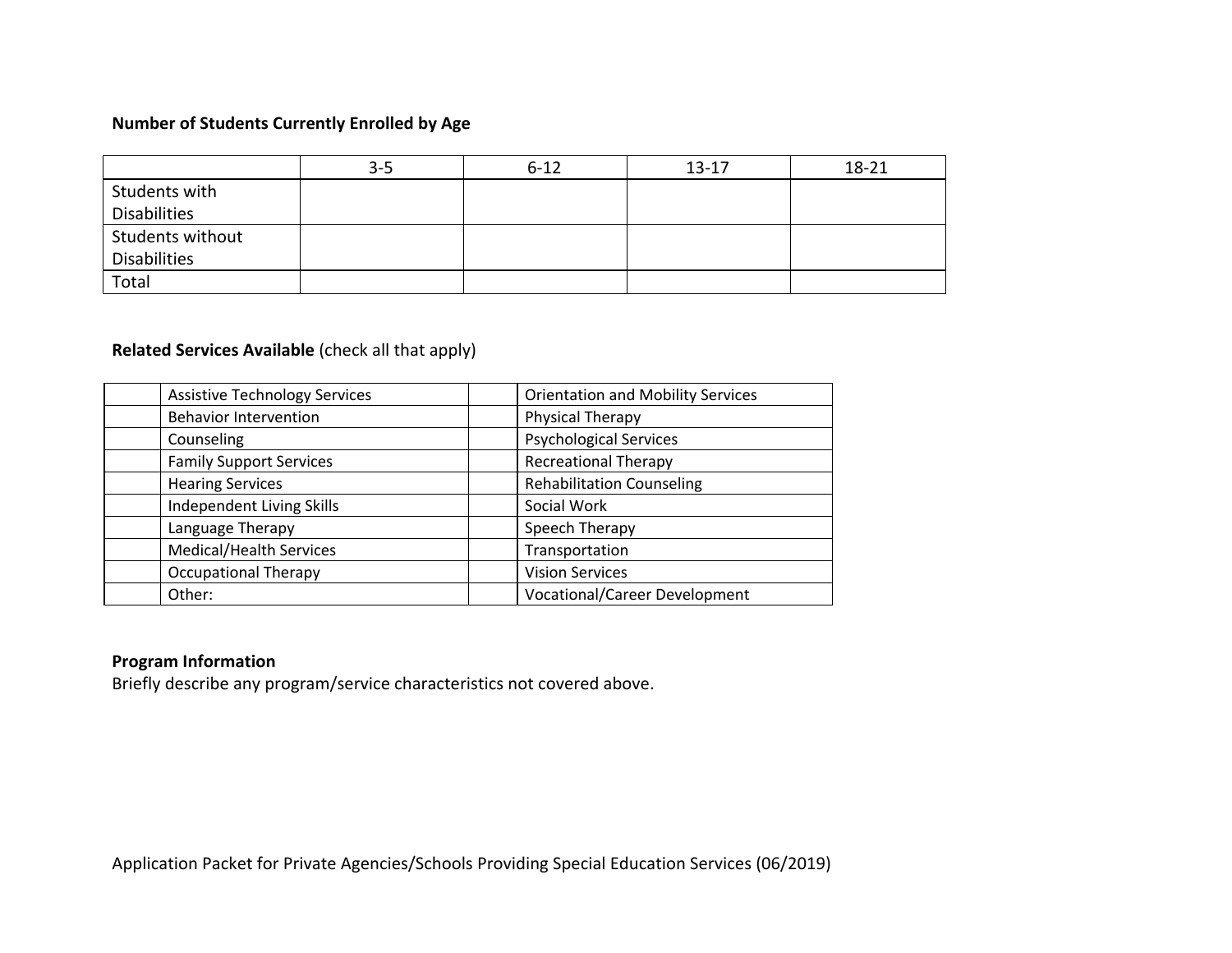#### **PERSONNEL RECORD**

List *all* personnel who work with special education students ages 3 through 21 years. Attach separate list, if needed.

| Name | Grade/Age Level of Students<br>to whom Providing Services | Utah Department of<br>Professional (DOPL) Licensing<br>or Utah State Board of<br><b>Education (USBE)</b><br>License Number | Special Education Qualifications,<br>if applicable<br>(degrees, training, or experience) |
|------|-----------------------------------------------------------|----------------------------------------------------------------------------------------------------------------------------|------------------------------------------------------------------------------------------|
|      |                                                           |                                                                                                                            |                                                                                          |
|      |                                                           |                                                                                                                            |                                                                                          |
|      |                                                           |                                                                                                                            |                                                                                          |
|      |                                                           |                                                                                                                            |                                                                                          |
|      |                                                           |                                                                                                                            |                                                                                          |
|      |                                                           |                                                                                                                            |                                                                                          |
|      |                                                           |                                                                                                                            |                                                                                          |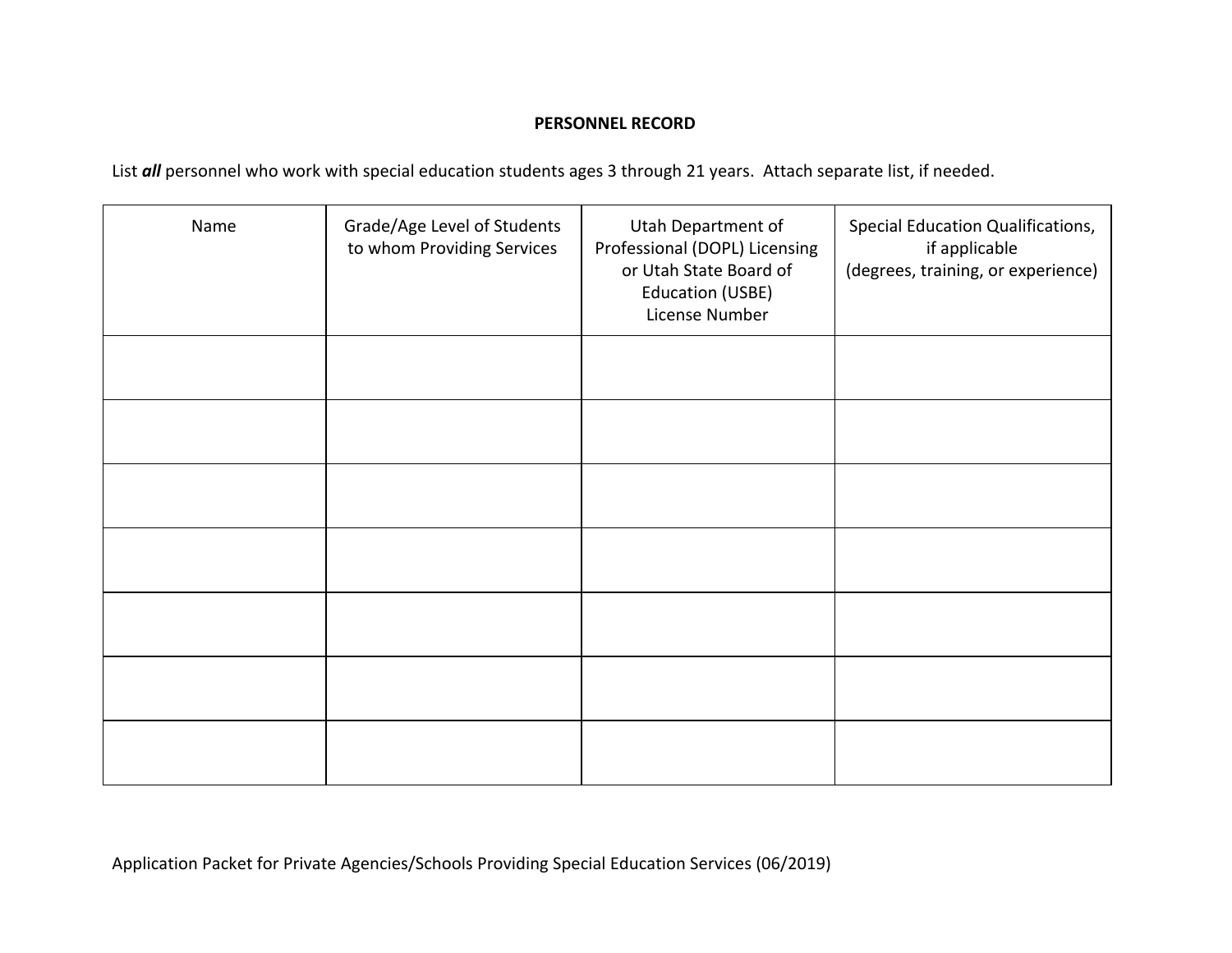#### **DOCUMENTATION REQUIRED FOR SPECIAL EDUCATION PROGRAM APPROVAL REVIEW**

| <b>Education Program Requirements</b>                                                                | <b>Brief Description of Attached Evidence</b> |
|------------------------------------------------------------------------------------------------------|-----------------------------------------------|
| Documentation that the agency is a licensed by the Utah Department of Human                          |                                               |
| Services (Attach copy of current license).                                                           |                                               |
| Documentation of the agency's/school's Articles of Incorporation.                                    |                                               |
| Description of liability insurance including limits and contact information for carrier              |                                               |
| (submitted annually on date of renewal).                                                             |                                               |
| Description of the accounting system and copy of the budget for the special education                |                                               |
| educational program that includes the costs of operation, maintenance,                               |                                               |
| transportation, related services, and capital outlay, (open to review upon request).                 |                                               |
| Provide an instructional program description once every two years or whenever                        |                                               |
| educational program changes. Description should include: 1) Demographic description                  |                                               |
| of students, 2) procedures for maintaining, evaluating, and recording student progress,              |                                               |
| 3) evidence of age appropriate core curriculum that aligns with the Utah Core                        |                                               |
| Standards or the Core Standards of the students' states of origin, 4) list of                        |                                               |
| licensed/certified personnel (submitted annually by October 15 <sup>th</sup> , and 5) description of |                                               |
| parental involvement in students' programs.                                                          |                                               |
| Description of the attendance reporting system that provides public school districts,                |                                               |
| charter schools and the USBE with information required/requested.                                    |                                               |
| Documentation that the private agency's/school's Board of Directors has adopted and                  |                                               |
| directed the agency/school to implement the USBE Special Education Rule 277-750.                     |                                               |
| Describe any program, rule or policy in your agency's/school's special education                     |                                               |
| practice that deviates from the USBE Special Education Rule (attach a written copy of                |                                               |
| the program, rule or policy).                                                                        |                                               |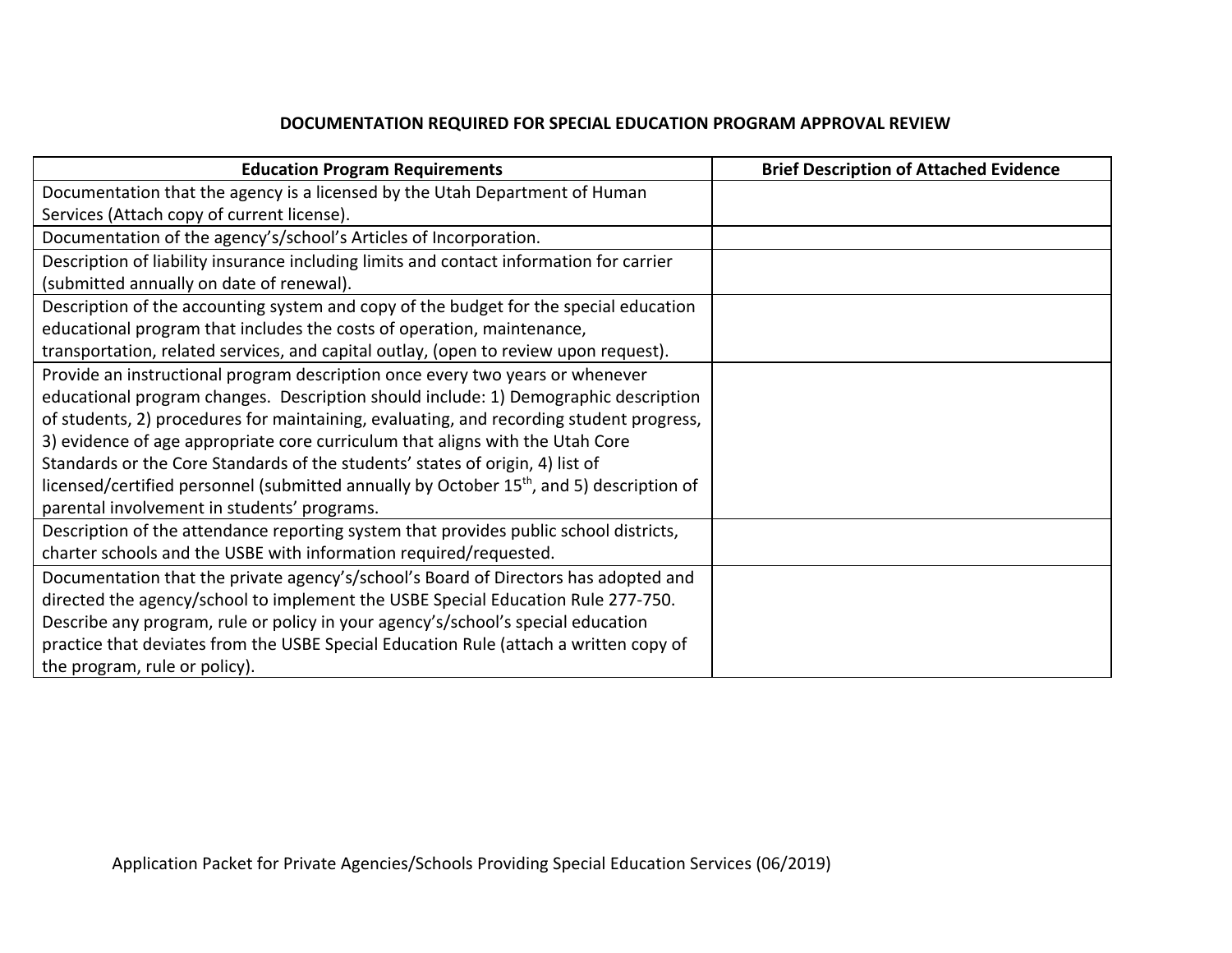| <b>Special Education Program Requirements</b>  |                                                                                                                                                                                                                                                           |                                               |  |
|------------------------------------------------|-----------------------------------------------------------------------------------------------------------------------------------------------------------------------------------------------------------------------------------------------------------|-----------------------------------------------|--|
| <b>Administrative Rule</b><br>277-926 Citation | <b>Program Requirements</b>                                                                                                                                                                                                                               | <b>Brief Description of Attached Evidence</b> |  |
| R277-926-3(3)(i)(ii)                           | Application includes:<br>(a) Detailed description of special education program that<br>includes minimum instructional minutes for each grade<br>level and specially designed instruction for (A) social<br>skills, (B) counseling and (C) parent training |                                               |  |
| R277-926-3(3)(iii)                             | Evidence of age appropriate core curriculum aligned with Utah<br>Core Standards or with standards of student's state of origin                                                                                                                            |                                               |  |
| R277-926-3(3)(iv)                              | Grades K-8, evidence of at least one resource adopted by Utah<br>Core Standards or with standards of student's state of origin<br>including (A) English Language Arts; (B) Math; and (C) Science                                                          |                                               |  |
| R277-926-3(3)(v)                               | For grades 9-12, application includes evidence showing<br>alignment of curriculum for core standard subjects with an<br>LEA's curriculum in Utah or the students' state of origin                                                                         |                                               |  |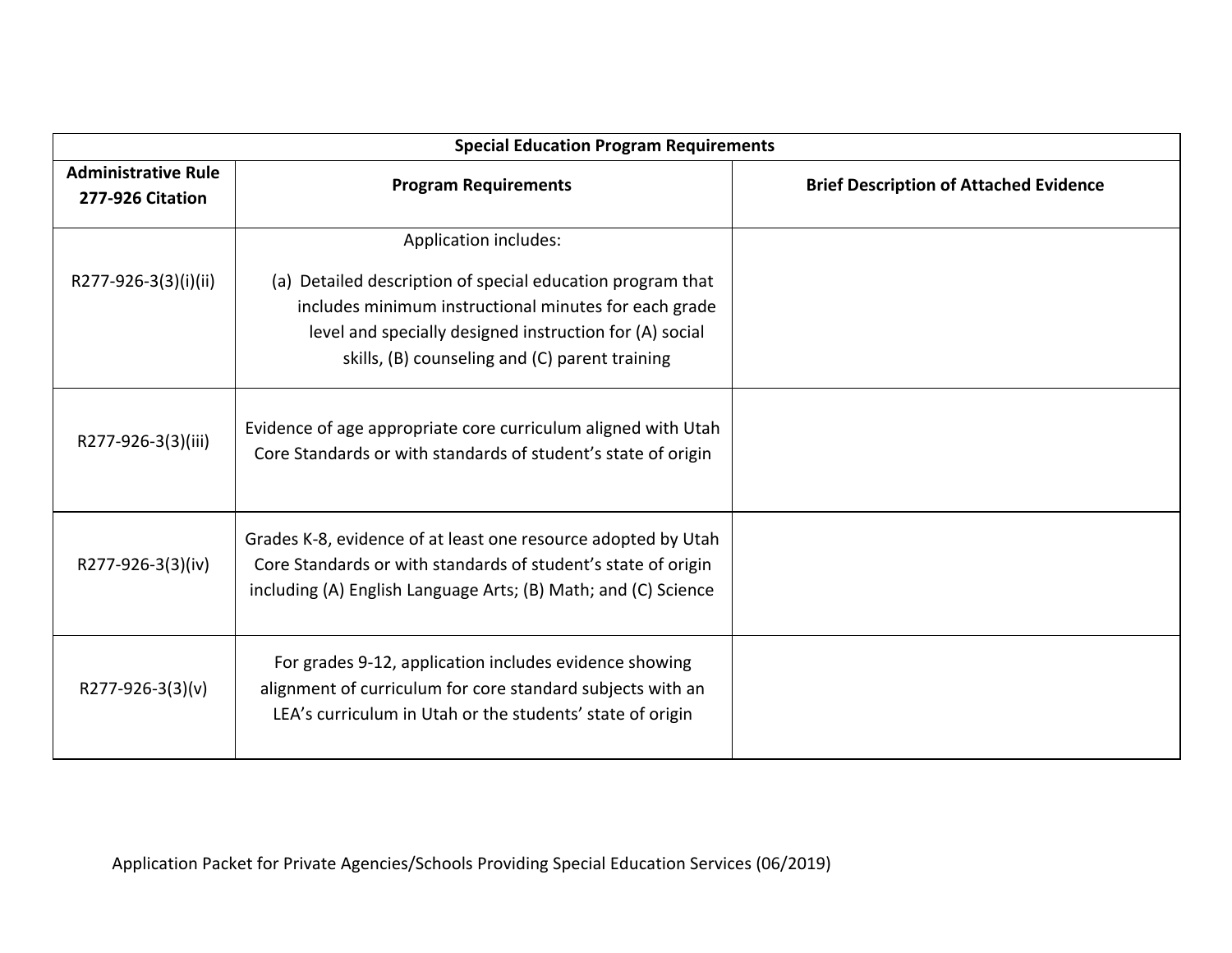| R277-926-3(3)(b)        | Evidence, including educator licenses or employee resumes, of<br>qualified personnel for each subject area including (i) English<br>Language Arts; (ii) Math; and (iii) Science                                                                                                                                                                 |  |
|-------------------------|-------------------------------------------------------------------------------------------------------------------------------------------------------------------------------------------------------------------------------------------------------------------------------------------------------------------------------------------------|--|
| R277-926-3(3)(c)        | Evidence that each aide [paraprofessional] assisting in a<br>student's education has received training in appropriate<br>behavior as regulated by the Utah Department of Health and<br>Human Services and academic content areas specific to an<br>aide's classroom assignment, including training required by<br>state of Utah and federal law |  |
| R277-926-3(3)(d)        | Assurance that each student, aged 14 years and above, has a<br>[compliant] transition plan as described in Subsection<br>R277-926-4(3)(a)                                                                                                                                                                                                       |  |
| R277-926-3(3)(e)(i)(ii) | Evidence that an RTC is collaborating with a student's LEA of<br>origin's fully constituted IEP team to carry our specific<br>requirements of the student's [individualized education<br>program] IEP, including the general requirements described in<br>Subsection R277-926-4(3)(b) and facilitate an annual IEP<br>review                    |  |
| R277-926-3(3)(e)(iii)   | When necessary, participate in the student's triennial<br>evaluation, including (A) an outlined process for evaluation; (B)<br>ability to allow on-site accessibility to third parties required for                                                                                                                                             |  |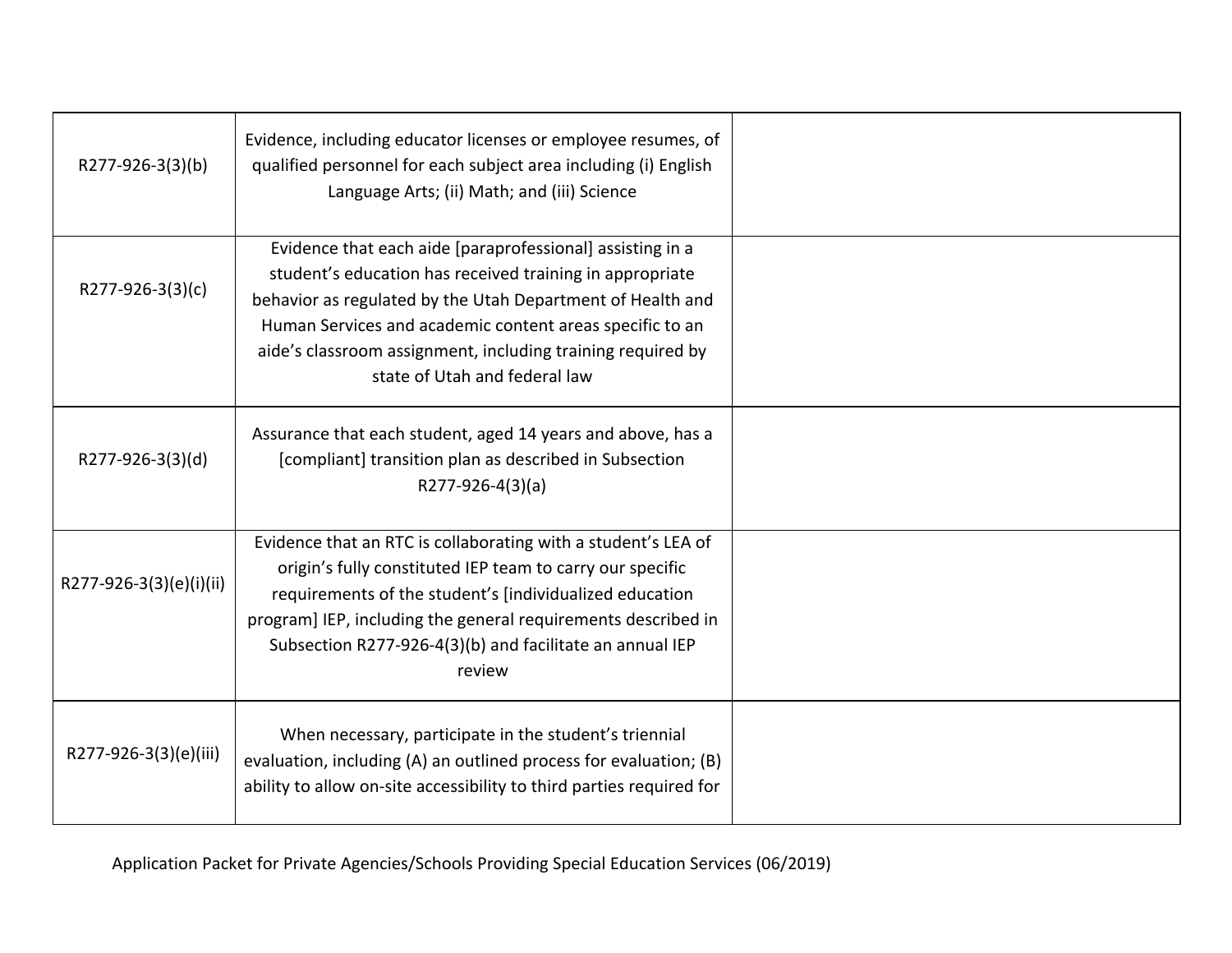|                  | evaluation and (C) collaborate with LEA of origin for the<br>administration for the assessment                                                                                                                         |  |
|------------------|------------------------------------------------------------------------------------------------------------------------------------------------------------------------------------------------------------------------|--|
| R277-926-3(3)(f) | Provide a description of the [residential treatment center]<br>RTC's behavior intervention plan, including the incident<br>management procedures and reporting requirement described<br>in Subsection R277-926-4(3)(c) |  |
| R277-926-3(3)(g) | Evidence of how meaningful parental involvement is facilitated                                                                                                                                                         |  |
| R277-926-3(3)(h) | Documentation showing all staff at the RTC have been<br>fingerprinted and have passed federal and state criminal<br>background checks before being allowed to have contact with<br>any student                         |  |
| R277-926-3(3)(i) | Assurance showing participation in the LEA of origin with<br>federal Child Find mandates as outlined in 20 U.S.C. 1412(a)(3)                                                                                           |  |
| R277-926-3(3)(j) | Assurance the RTC is nonsectarian                                                                                                                                                                                      |  |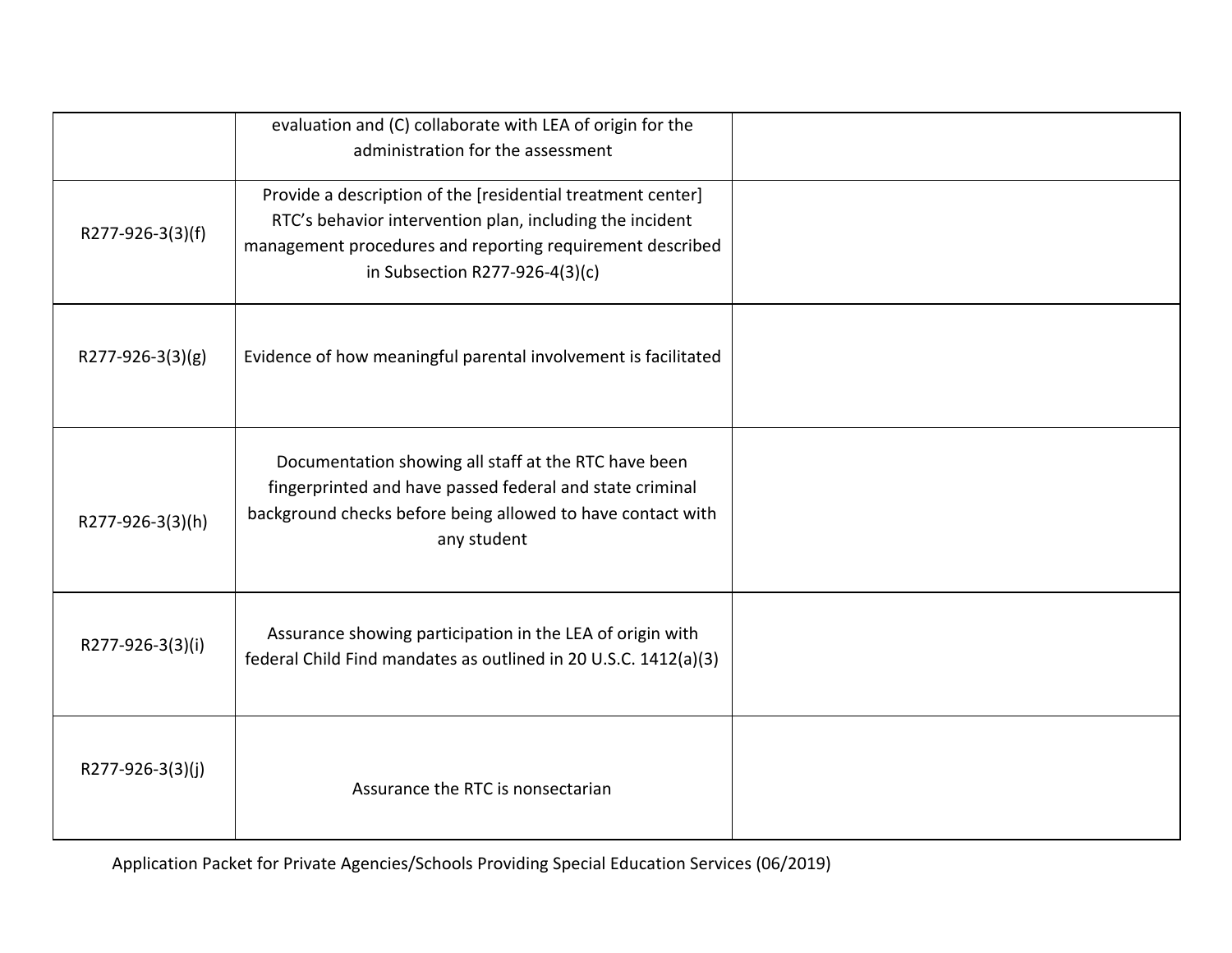| R277-926-3(3)(k)                                                                              | Copy of the Private School affidavit filed with a student's state<br>of origin, if applicable.                                                                                                                                                                                                                                                                                                                                                              |  |
|-----------------------------------------------------------------------------------------------|-------------------------------------------------------------------------------------------------------------------------------------------------------------------------------------------------------------------------------------------------------------------------------------------------------------------------------------------------------------------------------------------------------------------------------------------------------------|--|
| R277-926-4(2)(a)(i)                                                                           | RTC shall ensure general compliance with the requirements of<br>this rule, state law, and federal law by providing the<br>Superintendent with documentation including: (i) applicable<br>student and program records.                                                                                                                                                                                                                                       |  |
| R277-926-4(2)(a)(ii)(b<br>R277-926-4(2)(a)(ii)(c                                              | Provide documentation including information for which the<br>Board is responsible; (b) access to on-site visits at any time and<br>(c) any combination of Subsections (a) and (b).                                                                                                                                                                                                                                                                          |  |
| R277-926-4(3)(a)(i)<br>R277-926-4(3)(a)(ii)<br>(R277-926-4(3)(a)(iii)<br>R277-926-4(3)(a)(iv) | Collaboration with an LEA of origin to maintain and facilitate a<br>transition plan for each student served by the RTC that<br>includes: (i) a list of relevant courses of student related to the<br>needs and ability of the student; (ii) a list of all required<br>transition assessments needed; (iii) a plan for transitions to<br>and from restrictive placement; and (iv) age of majority<br>documentation in a form approved by the Superintendent. |  |
| R277-926-4(3)(b)(i)                                                                           | Collaboration with the LEA of origin on a student's IEP through<br>(i) timely and appropriate IEP progress monitoring;                                                                                                                                                                                                                                                                                                                                      |  |
|                                                                                               |                                                                                                                                                                                                                                                                                                                                                                                                                                                             |  |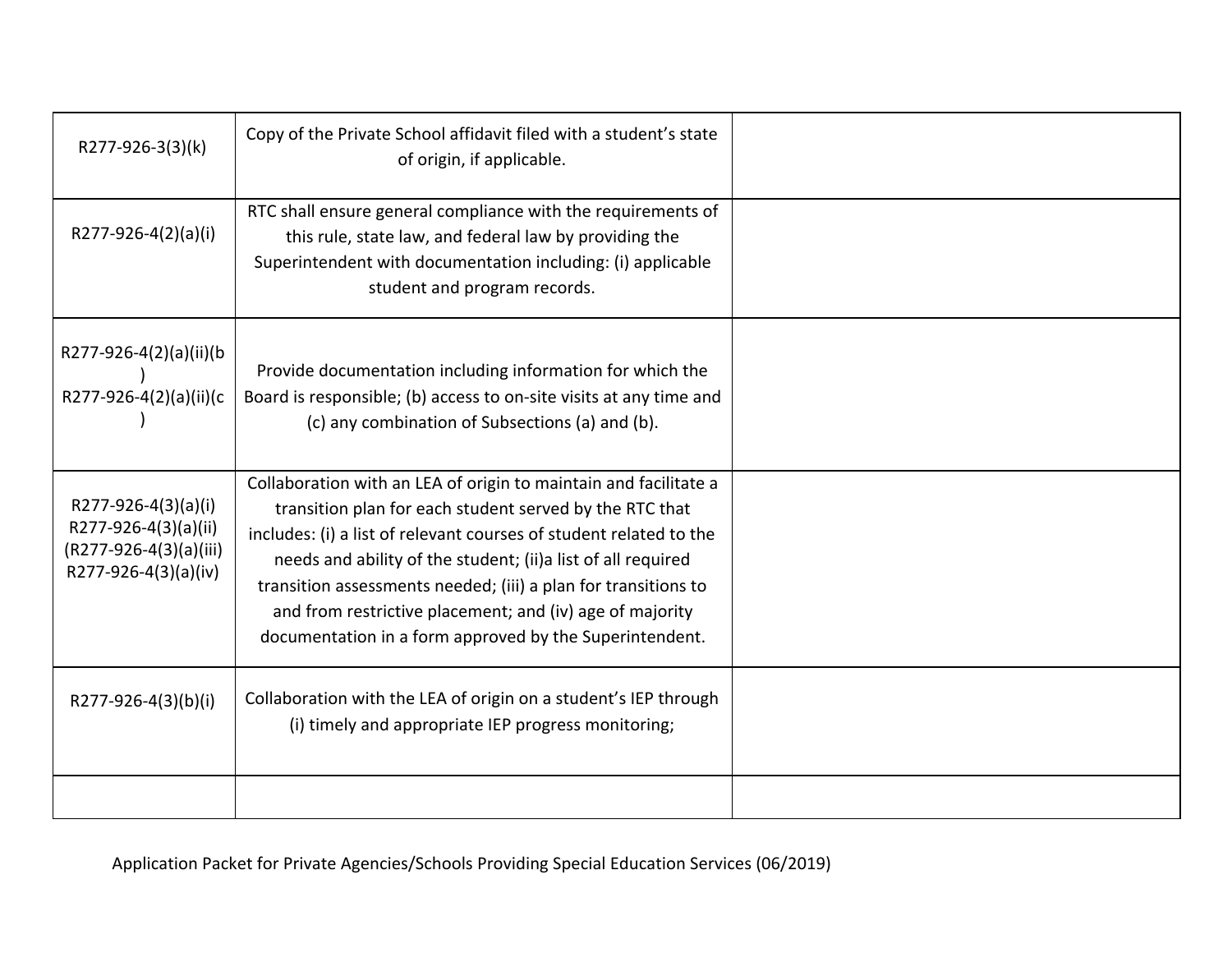| R277-926-4(3)(b)(ii)(<br>A)<br>R277-926-4(3)(b)(ii)(B<br>R277-926-4(3)(b)(ii)(C<br>R277-926-4(3)(b)(ii)(C<br>)(iii)<br>R277-926-4(3)(b)(ii)(C<br>)(iv) | (ii) documentation of a student's specially designed instruction<br>and related services including (A) service provisions; (B)<br>treatment notes; and (C) service logs; (iii) sign-in or attendance<br>sheets for each IEP meeting held for a student and (iv)<br>adhering to all other applicable state and federal laws                                                                                                                        |  |
|--------------------------------------------------------------------------------------------------------------------------------------------------------|---------------------------------------------------------------------------------------------------------------------------------------------------------------------------------------------------------------------------------------------------------------------------------------------------------------------------------------------------------------------------------------------------------------------------------------------------|--|
| R277-926-4(3)(c)(i)<br>R277-926-4(3)(c)(ii)<br>R277-926-4(3)(c)(iii)<br>R277-926-4(3)(c)(iv)                                                           | When appropriate, establish a discipline guide consistent with<br>IDEA that includes a behavior intervention plan with the<br>minimum components (i) general behavior goals, (ii) crisis<br>de-escalation and restraint training and training frequency, (iii)<br>restraint and seclusion policies and procedures consistent with<br>state and federal law; and (iv) parental notification policies<br>requiring notice within at least 24-hours. |  |
| R277-926-4(4)                                                                                                                                          | The RTC shall notify the Superintendent within 30 days if the<br>RTC makes any material change to the RTC's special education<br>program.                                                                                                                                                                                                                                                                                                         |  |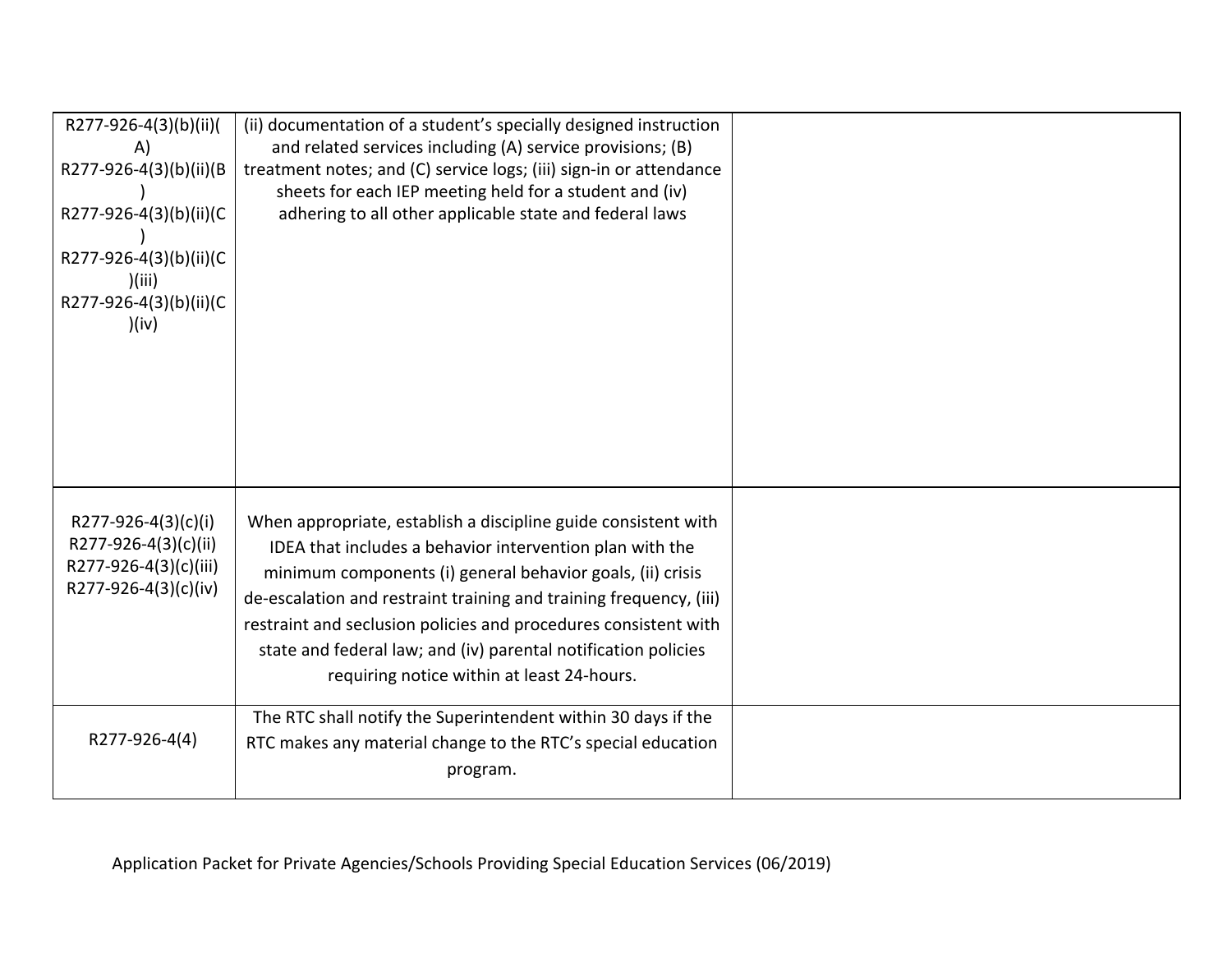#### **CERTIFICATE OF SPECIAL EDUCATION PROGRAM ASSURANCE**

| Private Agency/School                                                                                                            |  |                                                                                               |  |  |
|----------------------------------------------------------------------------------------------------------------------------------|--|-----------------------------------------------------------------------------------------------|--|--|
|                                                                                                                                  |  |                                                                                               |  |  |
|                                                                                                                                  |  |                                                                                               |  |  |
|                                                                                                                                  |  |                                                                                               |  |  |
|                                                                                                                                  |  |                                                                                               |  |  |
|                                                                                                                                  |  | , do hereby certify that I am the chief administrator of the above-named                      |  |  |
| agency/school; that said agency/school is located at the address given; that said agency/school is scheduled to provide services |  |                                                                                               |  |  |
|                                                                                                                                  |  | throughout the 20 to 20 school years from to to the said agency/school meets or will meet the |  |  |
| following special education standards:                                                                                           |  |                                                                                               |  |  |
|                                                                                                                                  |  |                                                                                               |  |  |

The agency/school program includes instructional and/or related services of sufficient scope to meet the needs of students with

disabilities as identified on individualized education programs (IEPs).

- 1. The agency/school reviews the IEPs of students with disabilities at least annually or at the discretion of the school district, charter school or parents.
- 2. All agency/school personnel responsible for providing services to students with disabilities possess appropriate Utah State certification or licensure. The agency will provide notification to contracting public school districts or charter schools, state agencies, and the USBE of any changes in licensed/certificated staff or deletion of programs within ten working days.
- 3. All non-licensed/certified staff, providing services to students with disabilities, possesses formal training, in-service training and successful experience in working with students with disabilities.
- 4. The agency/school provides education instructional programs for student with disabilities as defined in Utah Code Annotated 53E-7 that are at least comparable to public schools in Utah.
- 5. The agency/school meets requirements set forth in Section 504 of the 1973 Rehabilitation Act and the Americans with Disabilities Act of 1990.
- 6. The agency/school complies with the Individuals with Disabilities Education Act (IDEA) and its implementing regulations.
- 7. The agency/school accepts all areas of responsibility consistent with those of federal and state regulations concerning instructional programs, confidentiality requirements, and procedural safeguards.